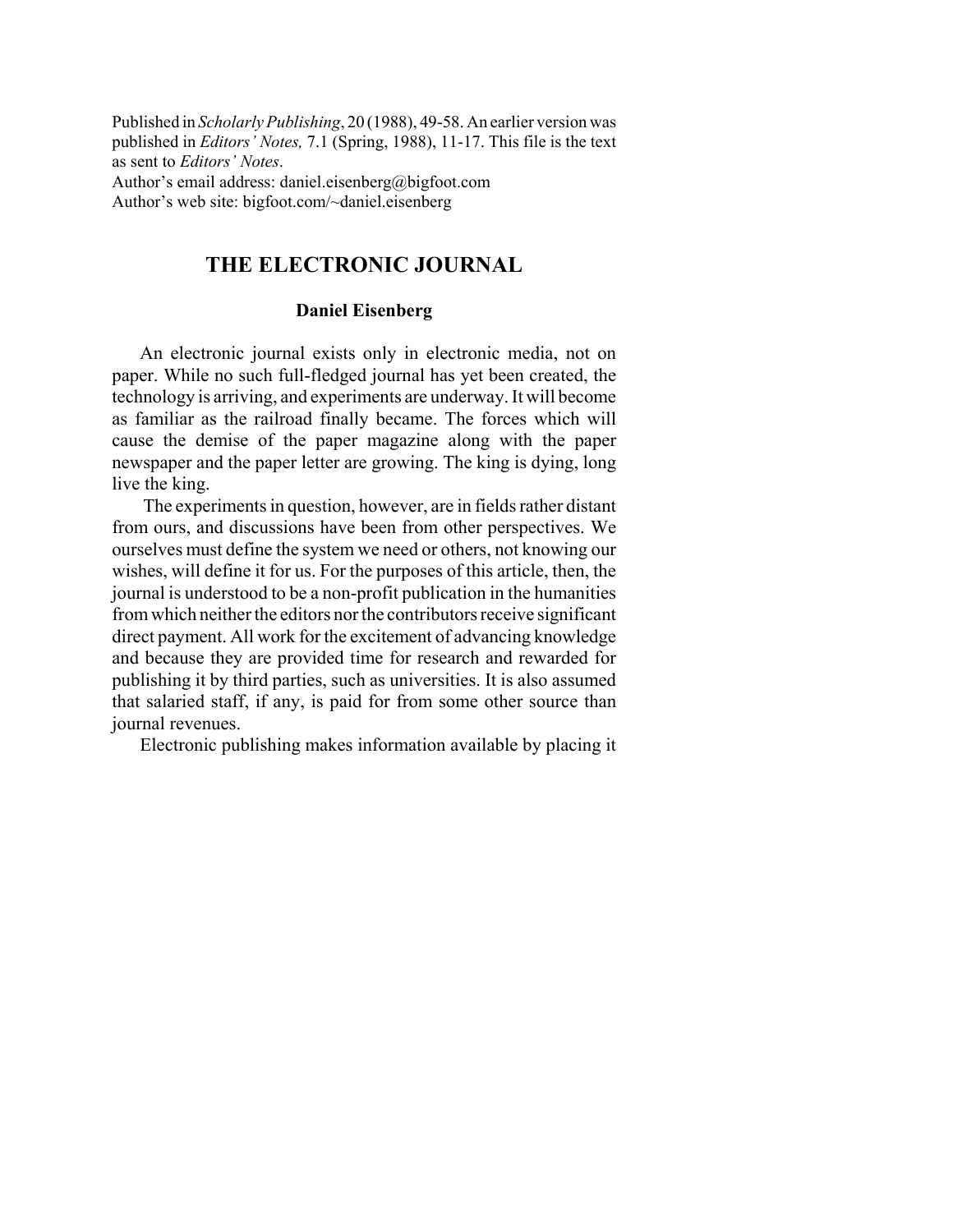in the storage medium of a host computer.<sup>1</sup> Readers are linked to this host using computer terminals and telephone lines, and retrieve information from it either piecemeal or in bulk, according to their needs. Automated retrieval of information on pre-selected topics is possible. The industry-to-be is emerging from two traditions. The first is the mainframe computer and the large database, which are gradually being linked to larger numbers of simultaneous users and extending their coverage from the sciences into the humanities and arts. The other is the computer bulletin board, which allows callers to insert (upload) text or programs which can be retrieved by other callers. These hobbyist operations, serving one caller at a time, are giving birth to businesses which can afford more powerful, multi-user computers.

Problems remain to be solved. One is the system for accommodating foreign language characters, tabular material, and illustrations. Another is the need for electronic coding: what indicates a paragraph division, what a section division, and by what system are footnotes incorporated? Solutions exist, but there is as yet no standardization. Costs need to decline considerably before electronic publication can replace paper. My purpose, however, is to try to outline the nature and new problems of a scholarly world in which these problems have been solved.

The prospect of *Editors' Notes* and all our other professional

<sup>&</sup>lt;sup>1</sup> For an introduction, see May Katzen, "Electronic Publishing in the Humanities," *Scholarly Publishing*, 18 (1986), 5-16, and the other articles in that issue; also Patricia Battin, "The Electronic Library: A Vision for the Future," reprinted from the summer 1984 issue of the *EDUCOM Bulletin* as Scholarly Communication Reprint 2 (Washington: Office of Scholarly Communication and Technology, n.d.).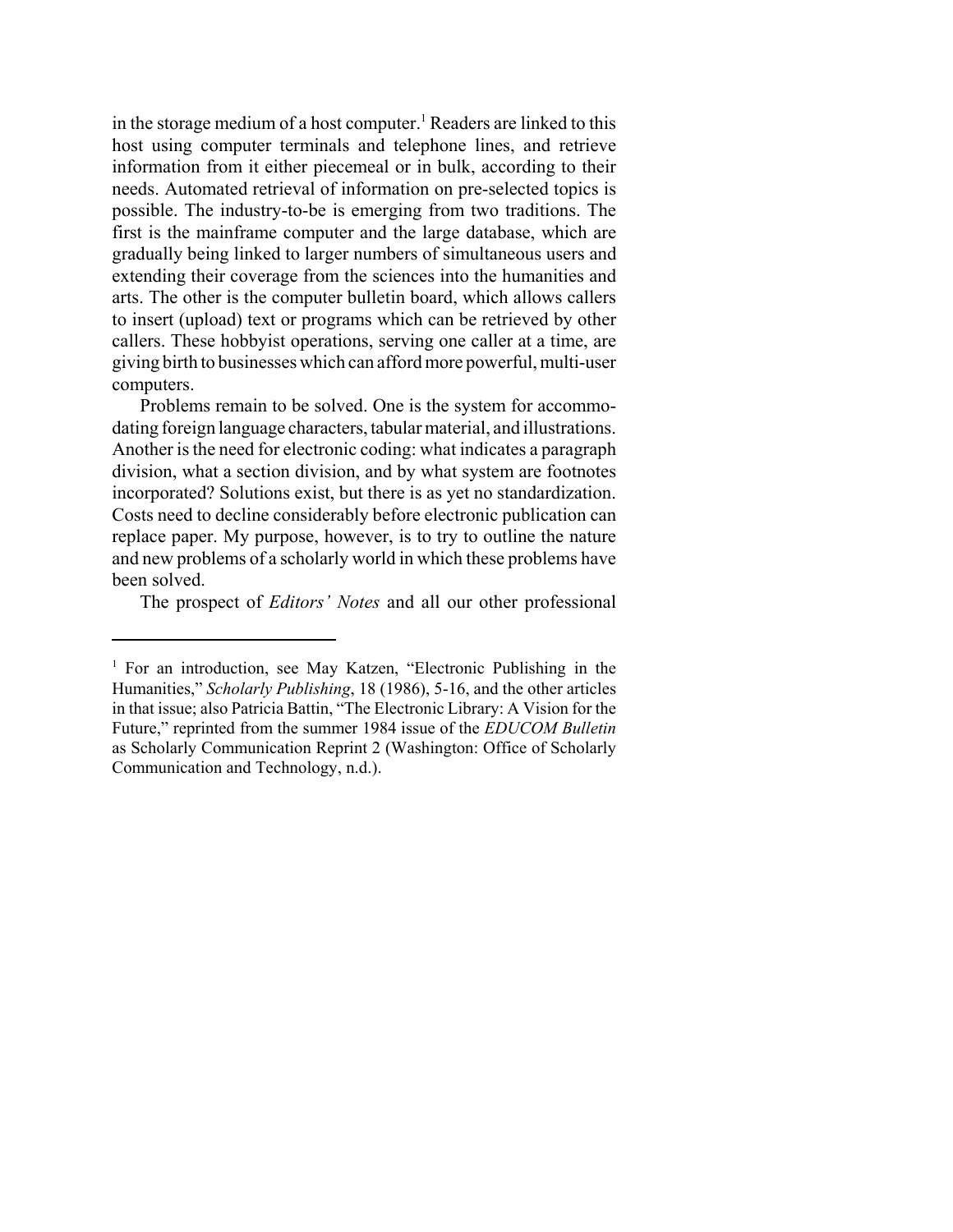publications existing only in electronic form may appear threatening. One would seemingly have to sit uncomfortably in front of a computer, or print materials out prior to reading them. Yet computer printers are continually getting faster and better, and reading on a screen will become much more comfortable. A cordless terminal, like the cordless telephone, could be used anywhere within a house. The size, font, and color of letters on a computer screen are already somewhat subject to user adjustment. This article, for example, is displayed before me in white letters on a green background. If these colors get tiring, they can be changed with a few keystrokes.

However, reading via computer will always require some source of power, and thus will never be as convenient as reading from paper. It may be impossible to match the contrast provided by black ink on white paper. Nevertheless, computer reading of electronic journals will come because these disadvantages will be clearly outweighed by advantages, just as the advantages of the typewriter outweighed those of the more flexible pen, and the printing press triumphed over the manuscript copyist.<sup>2</sup> One obvious advantage of the electronic journal to the scholar is the elimination of backlogs, other than those in the

<sup>&</sup>lt;sup>2</sup> In the process having a crushing effect on non-Western languages, such as Arabic, less readily adaptable to printing. It is forgotten what a comfortable place the world of manuscripts could be. All texts were equal; there was no distinction between the "published" and the "unpublished"; manuscripts and knowledge were shared, and scholarly competition was almost unknown. As one did not have to find copies of books to purchase, merely a text to be copied, the creation of a library was a far different task. In certain centers—medieval Cordoba or Baghdad, for example—an army of copyists was at the scholar's disposal. Microfilm and the photocopy machine have partially recreated this situation.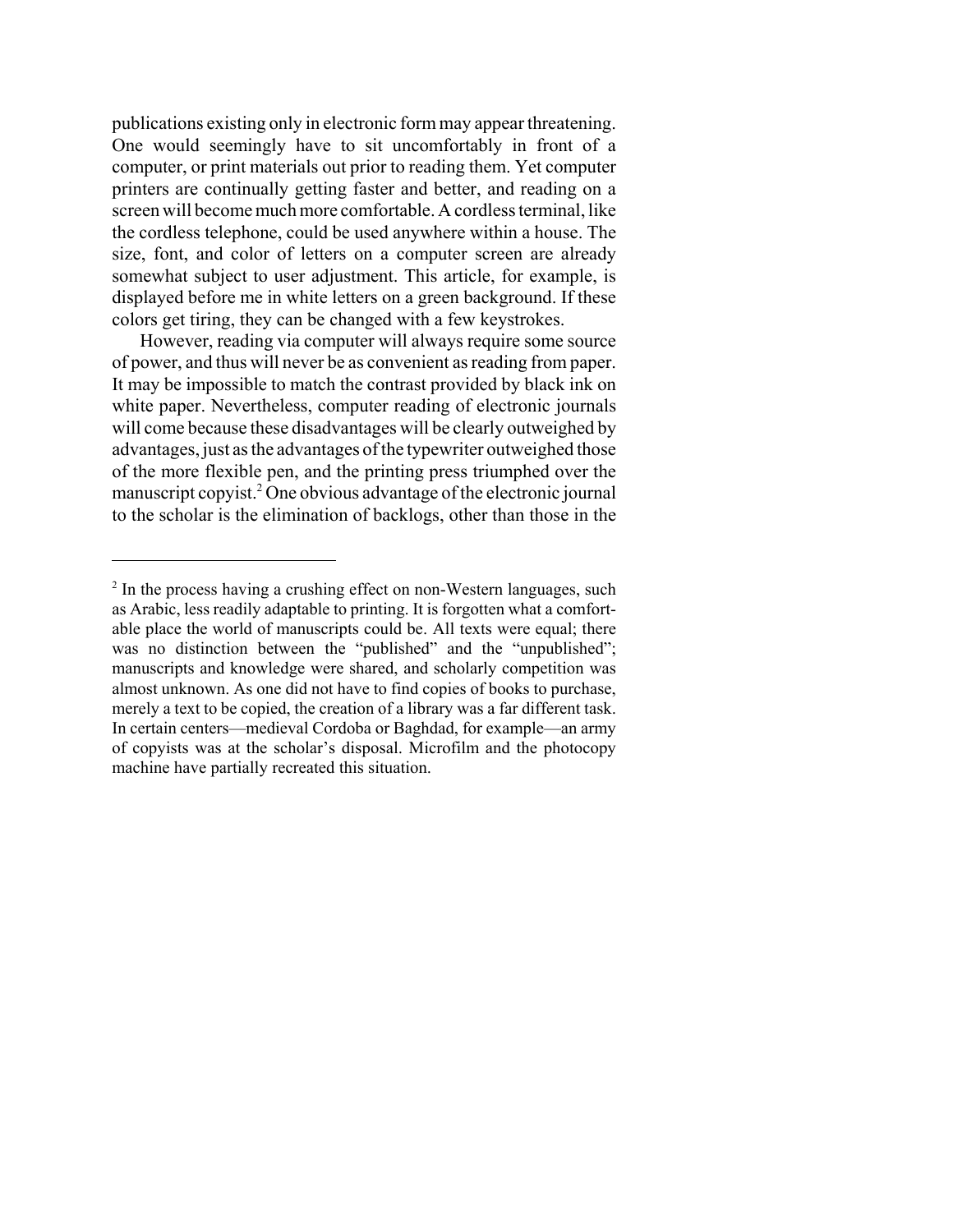editorial process. No more preprints, nor offprints either; no more delays in disseminating the results of one's research; no more waits while journals are at the bindery. Every article is immediately available to all readers as soon as it has been approved for publication and edited.

That delays in publication, other than editorial delays, would disappear is a consequence of the greatly reduced costs of electronic publication. While there would still be the electronic equivalent of a copy editor, there would be no typesetter, no printer, paper vendor, binder, nor postage. In contrast with a database or index, there would not be the costs of data creation and entry, as the author would supply the file containing her article. There would be, of course, the cost of maintaining the host computer and its storage devices, and the costs of the telephone connection and the user's computer terminal. All of these have declined dramatically over the last ten years, a trend which will surely continue. (The decline in the costs of data recording and transmission parallels the development of civilization.) The journal editor would be freed of most of the financial limitations on scholarly publishing. With greatly reduced costs, why wait to publish research that is ready for its potential readers? It may be that the concept of the journal "issue" or assemblage of materials will also disappear, and that a journal, like a news wire today, will consist of a stream of irregularly-released articles and reviews. A journal could just as well issue monographs, if it cared to, and the division between the article and the book could wither away, with books belong long articles and articles short books.

A related advantage is that journals will no longer have to concern themselves with selling subscriptions. Because there will no longer be the costs of printing, there will not be efficiencies of scale. Thus it will not matter whether one has five subscribers or five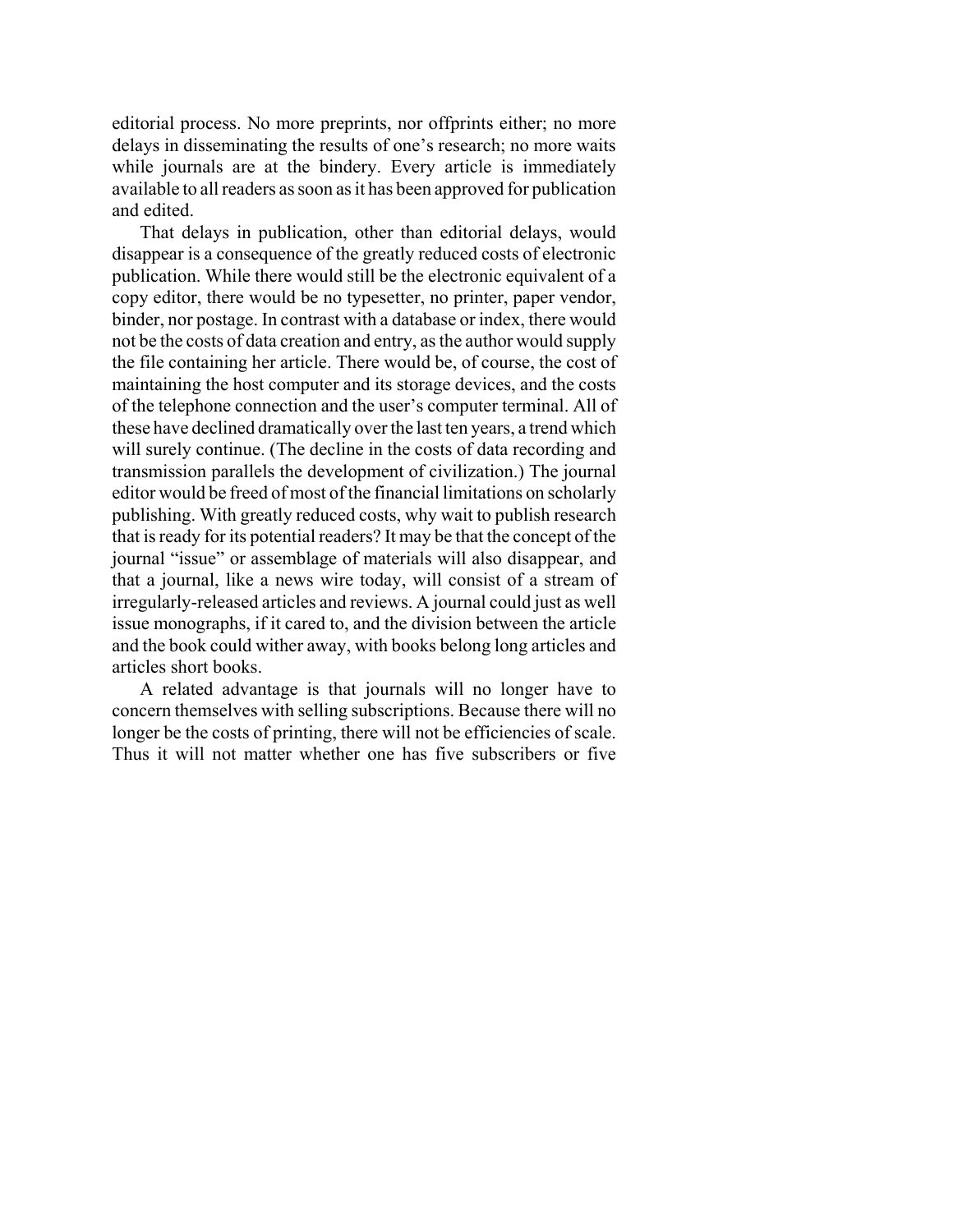thousand subscribers. The business aspects of the scholarly journal will become much simpler.

In the same way, all scholars will have equal access to all journals. They will no longer depend upon middlemen of information, academic librarians, who have finite budgets and can never acquire all the serials their faculties wish, and academic presses, one of whose functions is to rationally allocate limited publishing<br>resources.<sup>3</sup> Electronically, every scholar can subscribe to every Electronically, every scholar can subscribe to every journal she wishes. The professor at Western Siberia State College will have just the same access to journals as her more urban colleagues. The independent scholar will as well.

What, then, would a subscription to a paperless, low-cost journal be? The coin of this new world is not money but time, of which no one will have any more of than now. When one subscribes to a journal at present, one's commitment is not just the subscription price and the shelf space on which (usually) to store it, but the time with which to read or at least to examine it. A subscription, then, would be an agreement to devote some amount of time, however minimal, to

<sup>&</sup>lt;sup>3</sup> A statement perhaps full of hubris. Academic librarians have been among the leaders in discussing the desired features of this new industry. As a practical matter, however, it would seem unlikely that it will be based in libraries as presently conceived. It will be national or international in its scope, while most libraries have local constituencies; it will require start-up costs in excess of those libraries can raise; the library is too firmly linked with the building housing printed materials. It could, perhaps, be based in a national center similar to the Center for Research Libraries, but the trends in existence suggest rather that on-line publishing will be part of the commercial knowledge industry, rather than the production of any nonprofit entity.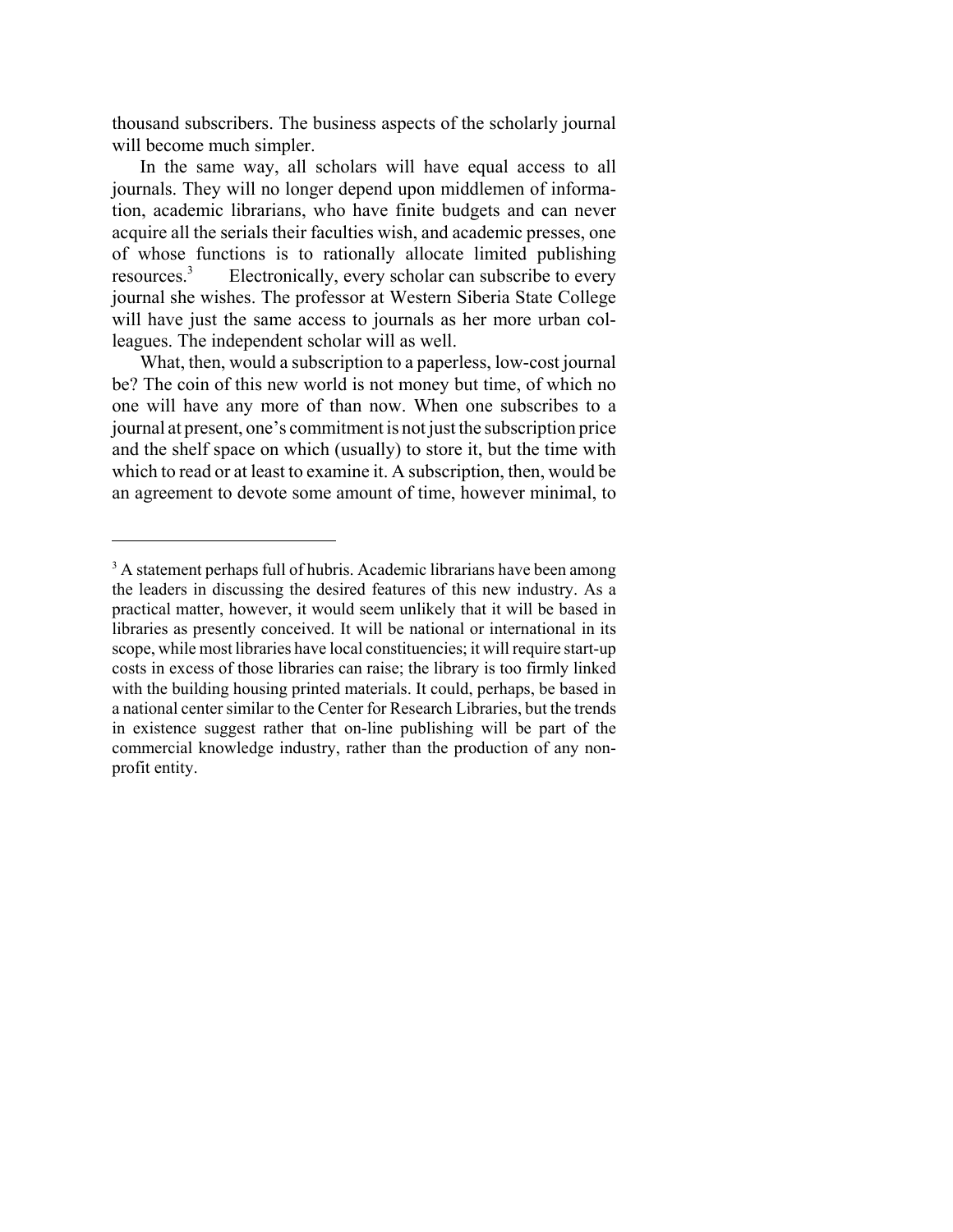a journal on a regular basis.

One form this could take is the request for a sign-on notice. Most multi-user computer systems have the facility to provide each user with an automatic message when first accessing the system on a particular day. A subscription could be a request that one be automatically so notified each time a new article (or some other publication unit) is issued by the journal in question. Once notified, one could delete the notice, save it for possible future use, or read the article, as wished. The subscriber's commitment would be the time needed to delete such notices if uninteresting—only seconds, but seconds are just as finite as minutes or hours. One could not respond to such notices from hundreds of journals, or one would do nothing else.

The function of a journal as an arbiter of quality, as an entity which establishes an identity by exclusion, will become clearer. All that would stop each scholar from being her own journal is the time of the potential readers. No doubt the number of journals will continue to increase, and specialization as well, but few would have the time to subscribe to "Professor X's Journal," which contained the writings of Professor X, "Professor Y's Journal," and so on. It would take too much time, and have too high a proportion of dross. What the editor offers the subscriber in return for that minimal commitment of time is the promise that her time will not be wasted. The editor saves the subscriber time by inspecting articles for quality, and often helping improve them, before issuing them under the journal's name. The editor, of course, uses her own time, along with experience and knowledge, to save that of the reader, exchanging time for the small amount of power that editors possess.

A number of policy questions will arise under the above-mentioned system. One advantage of electronic over paper publication is ease of revision. If the author of an article wished to revise it, a new,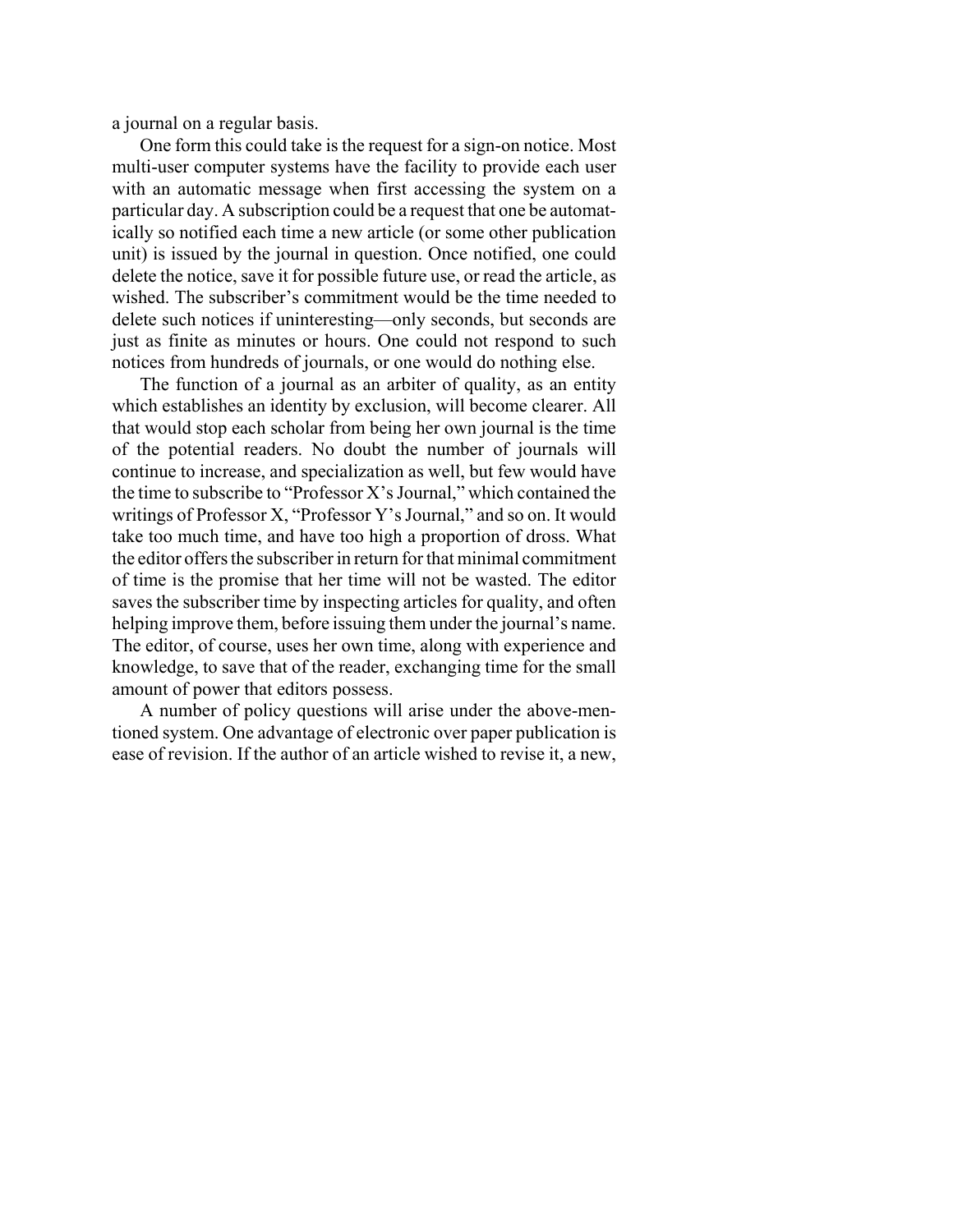updated text could easily be substituted for the old. The impact of unlimited revisability upon our writing habits and on the nature of the scholarly article are topics on which I am not prepared to speculate, although they will surely be positive. One need, however, will be a system to identify revisions. Is one reading the 1999 or 1997 revision of an article, or the 1995 original? And how to avoid misunderstandings based on the use of such differing versions? Each version of an article could have a revision number, as do computer programs and engineering projects subject to revision. More important, and seemingly the only practical policy, is that superseded versions remain available to those who request them, and—something not available at present—the changes between each version and its replacement be summarized.<sup>4</sup> One could lead the reader to the most up-to-date text, yet one could not suppress something published, any more than at present. Once one has published, published it stays.

At times an author wishes to release something on a provisional basis, to see "what people think" before publishing it, or because work on it is not yet completed. One way to do this is by sending the article to a desired recipient through the (electronic) mail. More efficient, however, and also more accessible to those interested would be self-publication. Self-publication, in an electronic publishing world, would be the loading of material into some "area" of the system without automatic notification of anyone. (The author could manually notify anyone she wished.) This would also be a check on the power of editors, for it would provide a somewhat less convenient channel for communication among those dissatisfied with journals

<sup>&</sup>lt;sup>4</sup> There already exist several microcomputer programs which will identify and display the differences between similar but differing texts. An author's explanation of the revision is, of course, far more valuable.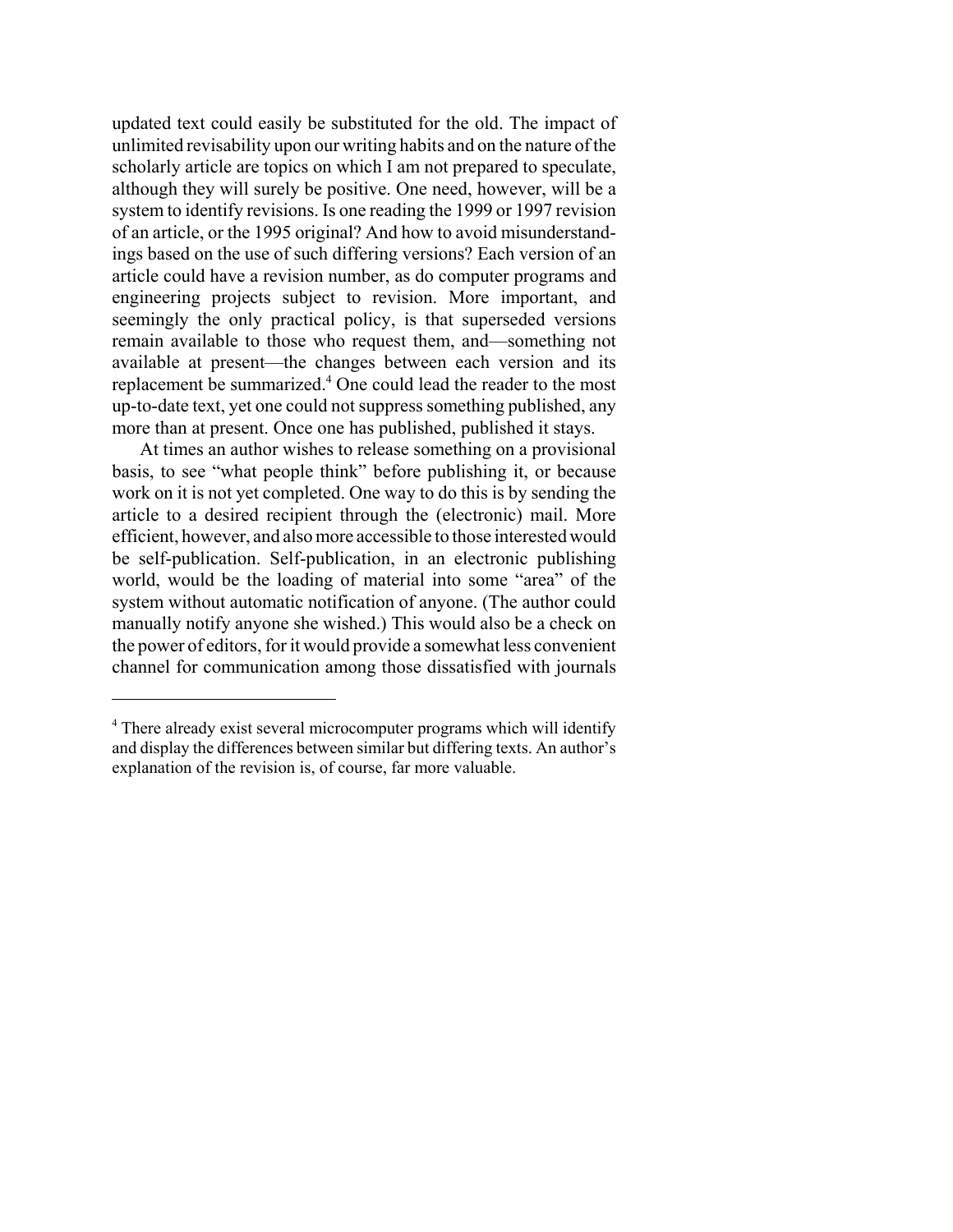available. Such material could be "killed" or deleted by its author at will. As no one other than the author had spoken for its value, perhaps such materials should have an automatic deletion date, and be indexed less comprehensively. If they are accepted for publication by a journal or similar entity, they would become permanent.

What when scholars wish to start a new journal, one of different scope or standards? The system would surely make that as easy as possible: as soon as there is an editor and one or more subscribers who communicate their interest to the host system manager, the journal exists. Similarly, a journal which loses its last subscriber would cease publication, as would one that does not publish anything within one or two years. Provisions will be needed to prevent abuse: that one must use the system as a reader of scholarship for three years before being able to be an editor, that no one could start more than one journal a year, that no one could simultaneously edit more than two journals, or some similar guidelines which could be easily enforced. If the number of subscribers a journal has, and perhaps its year of establishment, were displayed along with its title, this would protect against misleading use of titles. It would show, say, that *Shakespeare Quarterly* is a major journal, and that a hypothetical *Journal of Shakespearean Tragedy* has less claim to our attention.

Another feature of electronic journal publication will is the ease with which readers' notes can be attached to an article. At present reader reaction to articles is limited to two forms: a new article dealing with the same or a related topic, and the letter to the editor, the latter usually restricted to serious objections. There is no way by which a reader can post a note with an additional example, a query, a suggestion, agreement. Neither is there a standard way for an author to request assistance or to attach "further reflections" to her article. Some software already permits the attaching of electronic comments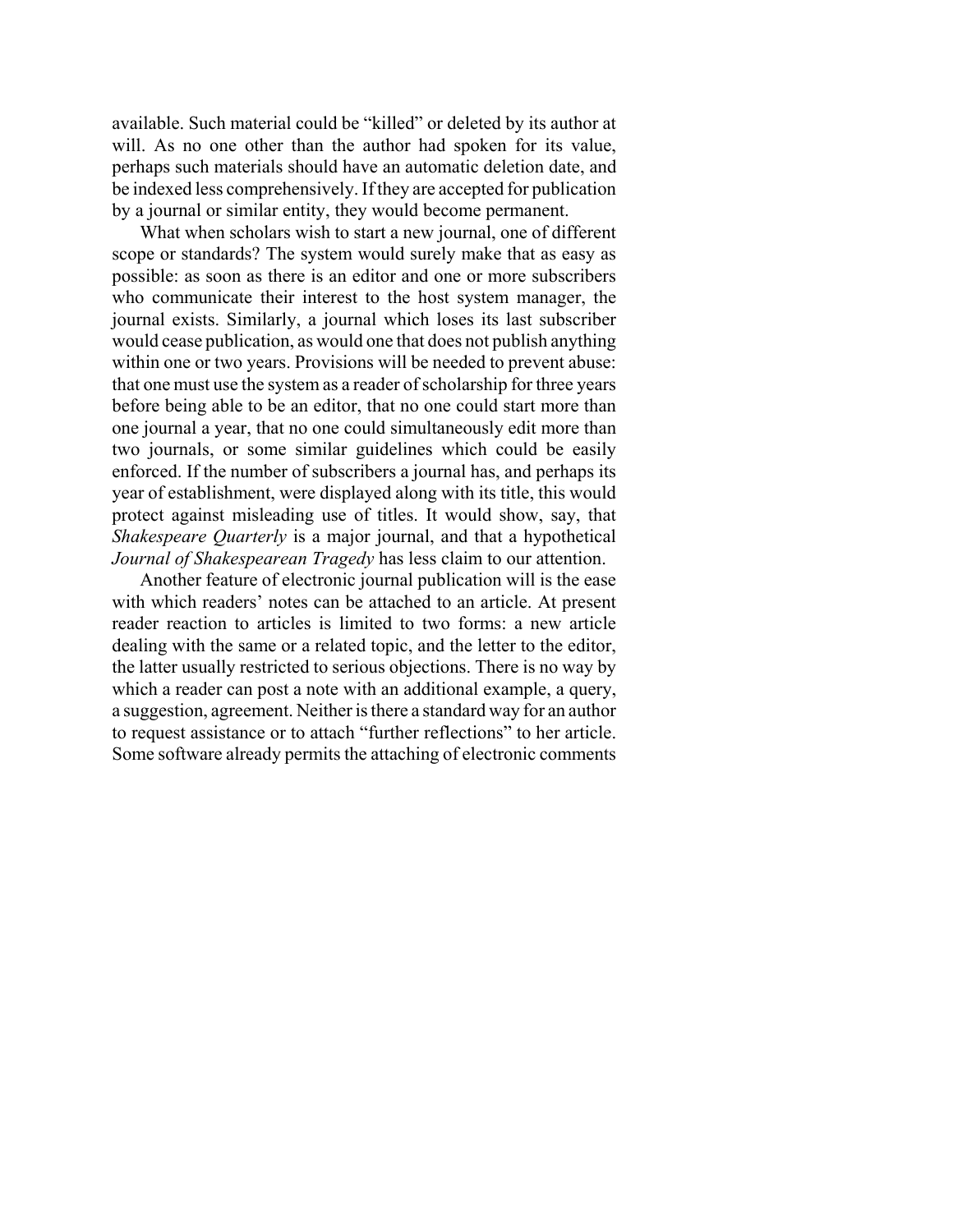to specific points in a text, invisibly unless display of them is requested.

Some authors might find offensive the idea of reader comments attached to and distributed with their articles. Posted comments might not always be constructive. Therefore, the editor and the author should have the power to delete comments. In the case of a controversial or deficient article, to which readers have major objections, the forum for such is the new article, citing the previous one. In an online publishing world, it would be much easier than today to move quickly from a given article to those later articles in which it was cited.<sup>5</sup>

A similar question of journal autonomy is that of control over its electronic mailing list. More easily than at present, one could send each subscriber a letter or advertisement. It only seems practical to continue the present system of journal autonomy: use of its mailing list is at the discretion of the journal. While the number of subscribers would be known to all, as at present, the names of the subscribers would continue to be confidential to all but the editor.

This policy would not just favor journals, but would be part of a right to privacy which is now well established in library transactions. I cannot at present find out from a library who has borrowed its copy

<sup>&</sup>lt;sup>5</sup> The most useful tools which computerization has so far given scholars in the humanities are the *Arts and Humanities Citation Index* (AHCI) and its companion publication, *Current Contents / Arts and Humanities*. They permit one to take a text or piece of scholarship and trace its influence forward; they would not even have been thought of without computerization. As they are not promoted heavily, and the Modern Language Association seemingly views them as competitors, they have remained seriously underused.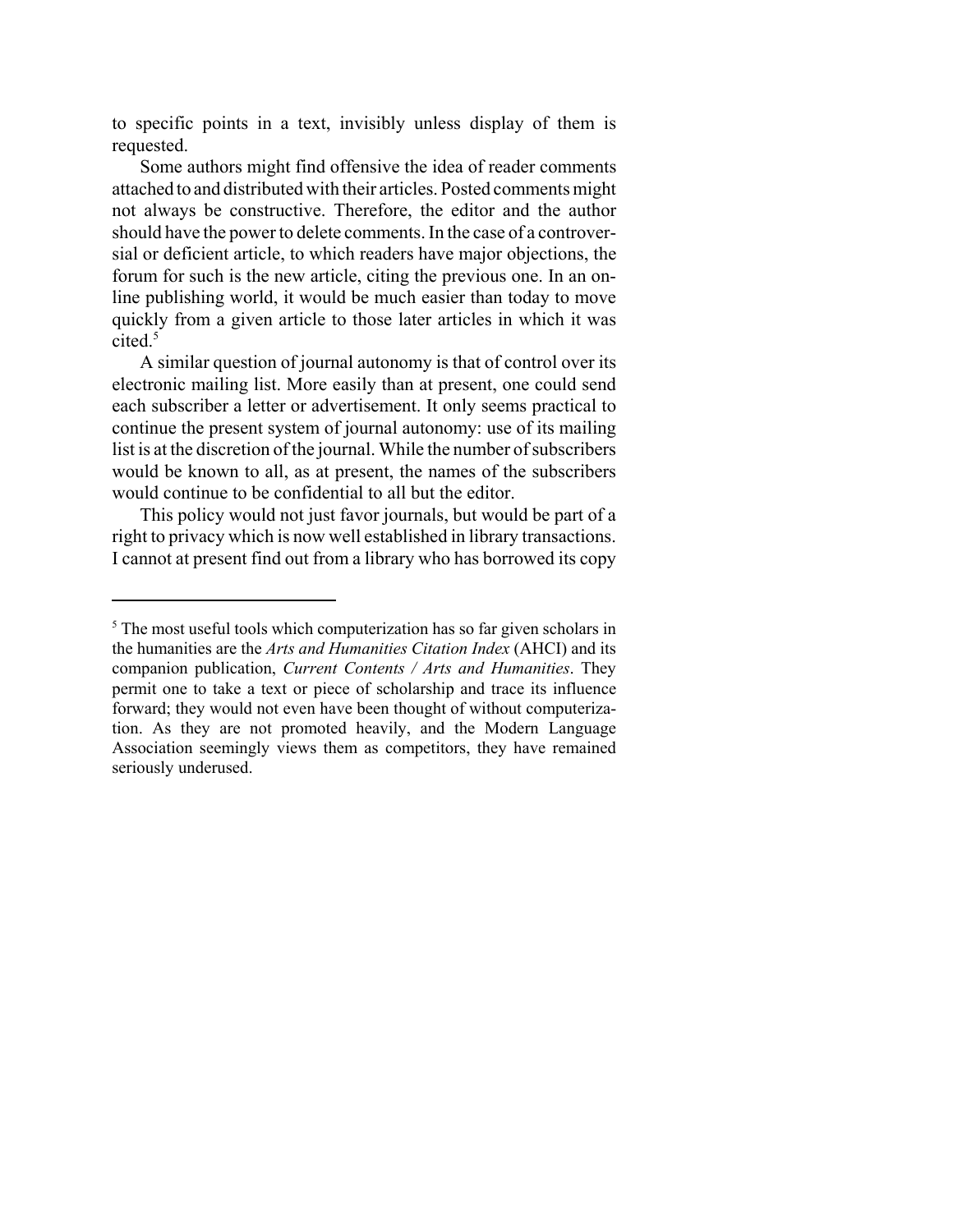of my book; without a warrant the police cannot do so either. Electronic communications have rapidly been receiving the same legal right to privacy as telephone conversations. Electronic readership will be similarly protected.

It would be foolish, however, to completely discard the potential the system would offer to maintain contact with the readers of an article. Although there seems to be less of it, fraudulent research exists in the humanities as well as the sciences.<sup>6</sup> There are in my own publications a number of errors to which I would like to alert readers. Surely in most cases readers of an article would be glad to be notified of important corrections. There would be a means, then, for an editor or an author to communicate with all the readers of an article, although they would not know who the readers were who were receiving the correction. Hopefully, as there would not be a financial reward for increased subscriptions, this would not be a means of extending invitations to subscribe.<sup>7</sup>

<sup>6</sup> A forged text purporting to be a lost work of Federico García Lorca (*La niña que riega la albahaca y el príncipe preguntón*) has been the subject of at least one article, and may be found in the OCLC library database. In two recent cases with which I am familiar American scholars claimed that they discovered texts which were not unknown.

<sup>&</sup>lt;sup>7</sup> The number of readers being of course greater than the number of subscribers.

There is no ethical reason an editor has to know the names of her subscribers, either. However, some editors, especially of smaller publications, would be reluctant to serve if they were editing "blind," without knowing who the recipients of their efforts were. Presumably, as at present, a subscriber is at least willing to have the publication know she is subscribing.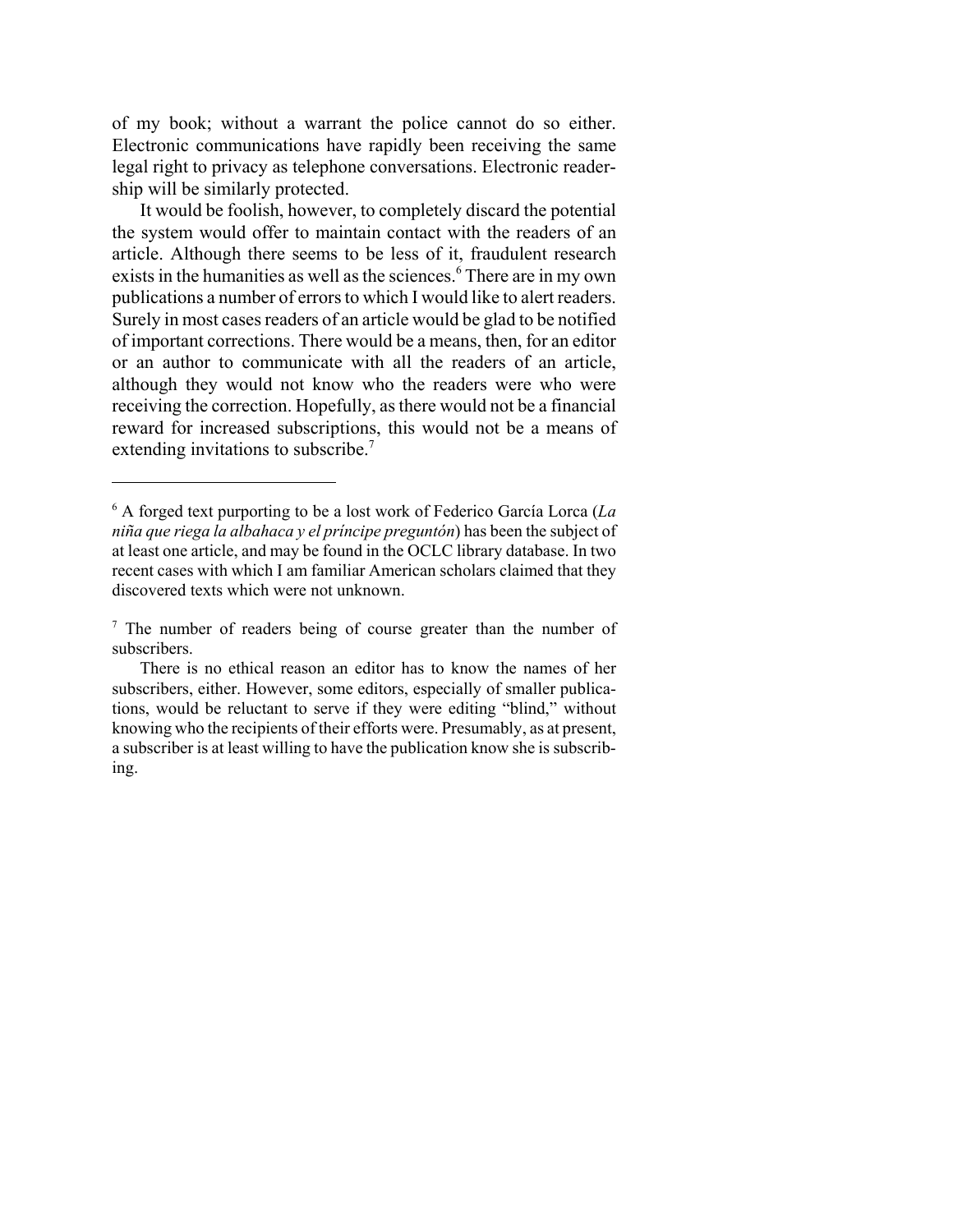In none of the above is any question of editorial policy addressed. Electronic publication is a separate matter from editing; the former concerns distribution, the latter content. There is no such thing as electronic editing. The editor can and will use electronic mail, and computer programs which inspect and manipulate texts at an elementary level, checking the spelling of words not homonyms, that quotation marks and parentheses balance, and the like. But the core of the editorial process—thought and judgment—is unaffected by electronic publication. Similarly unaffected is the procedure by which a decision to publish is reached. Throughout I have been speaking of "the editor" as if there were only one, and she made an individual decision. Journals actually handle decision-making, as well as editorial revision, in many different ways. This will continue much as before. Electronic publication will have no more influence on that process than typesetters and printers do at present. All that electronic publication needs is that the journal be able to arrive at decisions and communicate its wishes. Almost surely there will be a password system, as is commonly used today with bank teller machines. The one or ones who know the journal's password implement editorial decisions, thus issuing material under the journal's name.

It might seem at first glance that electronic publication would have serious implications for our academic reward system (tenure, promotion, raises). If publication does not involve a financial commitment on a journal's part, and if the number of journals increases, how much weight are outsiders to give to decisions to publish as indications of quality? Is the peer review system able to cope with easier, and therefore more abundant, publication? How are standards to be maintained? They will be maintained, I believe, much as at present. Some journals will continue to be painstaking in their editorial work, and publication by them will be a significant endorse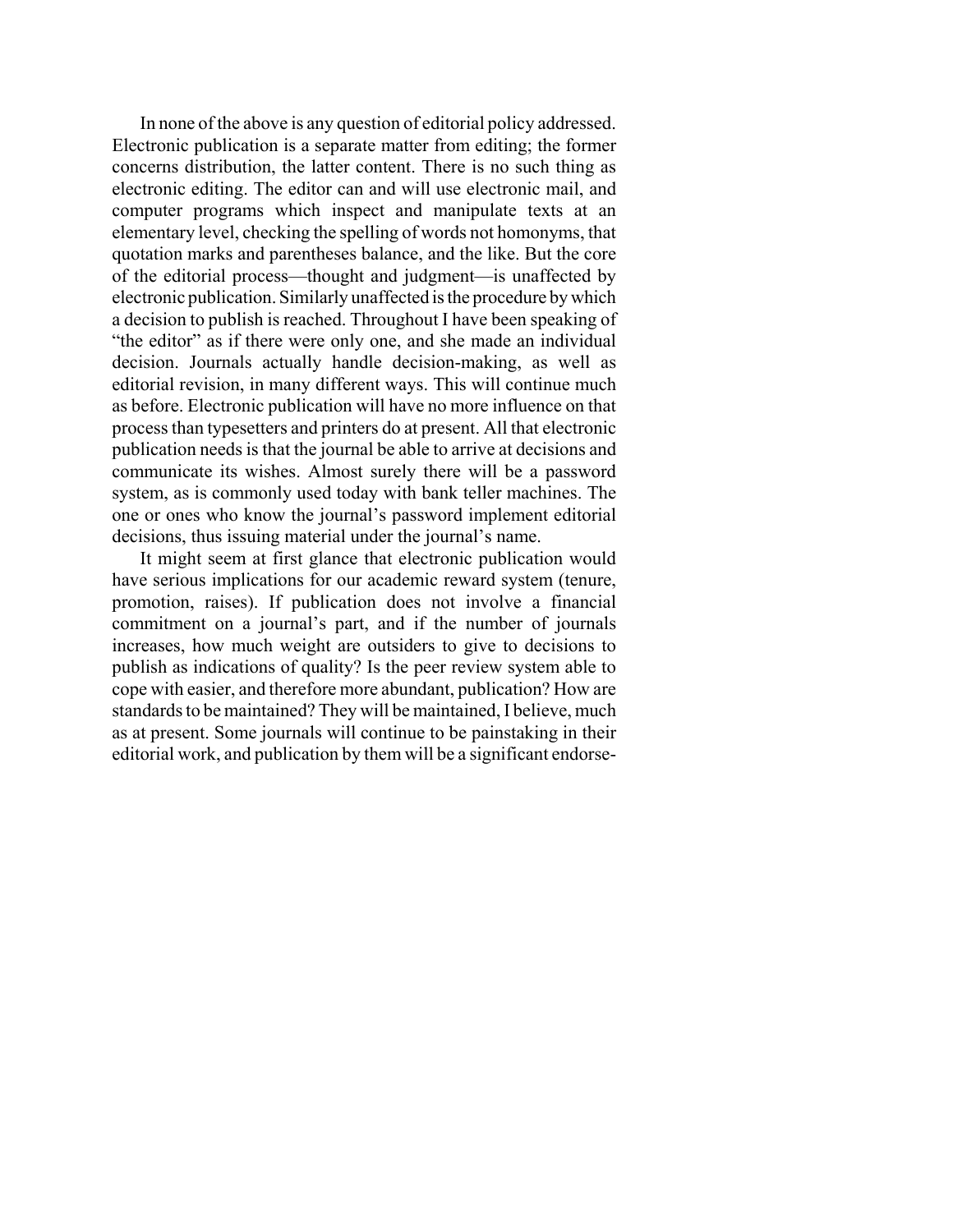ment. Others will not be, and just as today it will be possible for articles to get published without meaningful peer review.<sup>8</sup> Scholars' and journals' reputations will be assessed by senior scholars, and scholars will become senior through the collective judgement of those who read their writings. Word of mouth, including (what else?) electronic word of mouth, will be just as important. Citation or readership statistics will not be accepted as indicators of scholarly worth.

The most serious problem concerning electronic publication is much less obvious: the absence from the system of those who cannot afford to participate in it. Colleges will ensure that their students as well as faculty have access to it. The general public is perhaps not a problem; the general public does not read scholarly journals, at least not in my area. More serious is the question of access by scholars in the third world. The participation of South American scholars in such a system, for example, will be long delayed for economic reasons. Not only are computers much more expensive there, the cost of data

<sup>&</sup>lt;sup>8</sup> "There seems to be no study too fragmented, no hypothesis too trivial, no literature citation too biased or too egotistical, no design too warped, no methodology too bungled, no presentation of results too inaccurate, too obscure, and too contradictory, no analysis too self-serving, no argument too circular, no conclusions too trivial or too unjustified, and no grammar and syntax too offensive for a paper to end up in print" (Drummond Rennie, senior editor at the *Journal of the American Medical Association*, quoted in the *New York Times*, February 16, 1988, p. 15). If this is true, it makes the impoverished humanities seem rather intimate. Yet something of the same is true in our fields: as we get "richer" in publishing resources per scholar, the average quality cannot help but decline. That important scholarship is not just proportionally but absolutely in decline is not at all apparent.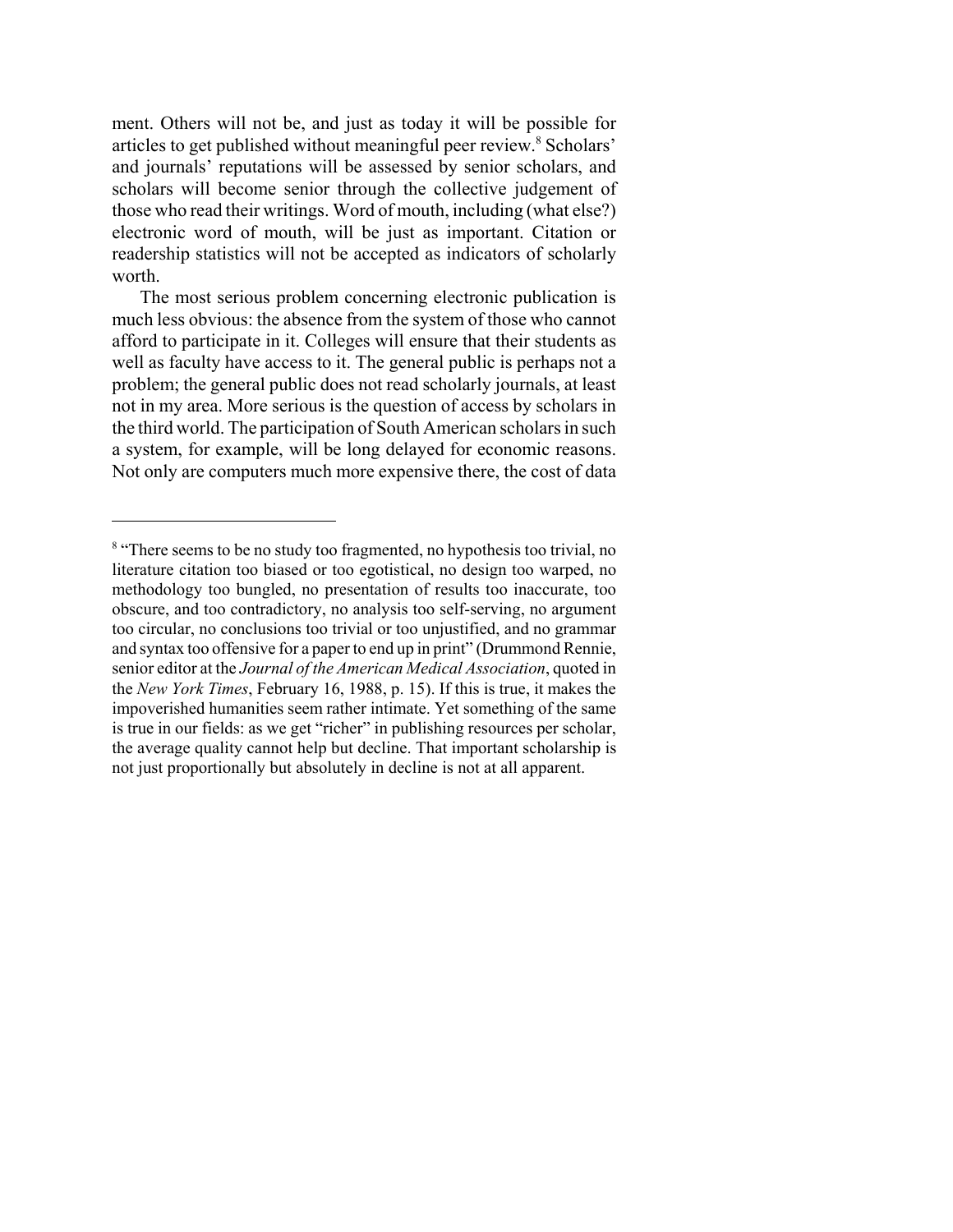links with the U.S. is also very high, quite out of the reach of university as well as individual budgets, and local telephone lines are often inadequate as well. It is worth remembering that some very good research and writing is carried out there, under very primitive conditions. Because they cannot afford to subscribe to American and European journals many Latin American centers produce their own publications, one of whose functions is to use in exchanges. The solution would seem to be hard copy: something like *Current Contents* notifying them of publications, and a facility to print out and mail articles, in exchange for their own publications, which we will still need. Paper journals from such areas will be at disadvantage in seeking the attention of North American and European readers, yet we will muddle through somehow, just as we do with journals not indexed in the *MLA Bibliography* or *AHCI*, whose coverage of foreign language journals is spotty. "Keeping up" with them will no doubt be one of the tasks that will separate the women from the girls.

A similar problem which has a less obvious solution is the reinforcement which the computer is giving the English language. While this is not primarily a journal-related problem, it is certainly a question for humanists to ponder. Computers have been designed around the language of their designers, English. Other languages are accommodated imperfectly, as adaptations of English-language systems. Databases and indexes are even more English-oriented (the article in German is indexed using English subject terms). While to us it is convenient to have English as the language of scholarship, there are costs as well. It weakens the rewards to English-speakers for learning another language, while for foreigners it reinforces further the rewards to them of learning English. We will be, even more than today, monolinguals in a multilingual world.

But to conclude on a more optimistic note, computerization is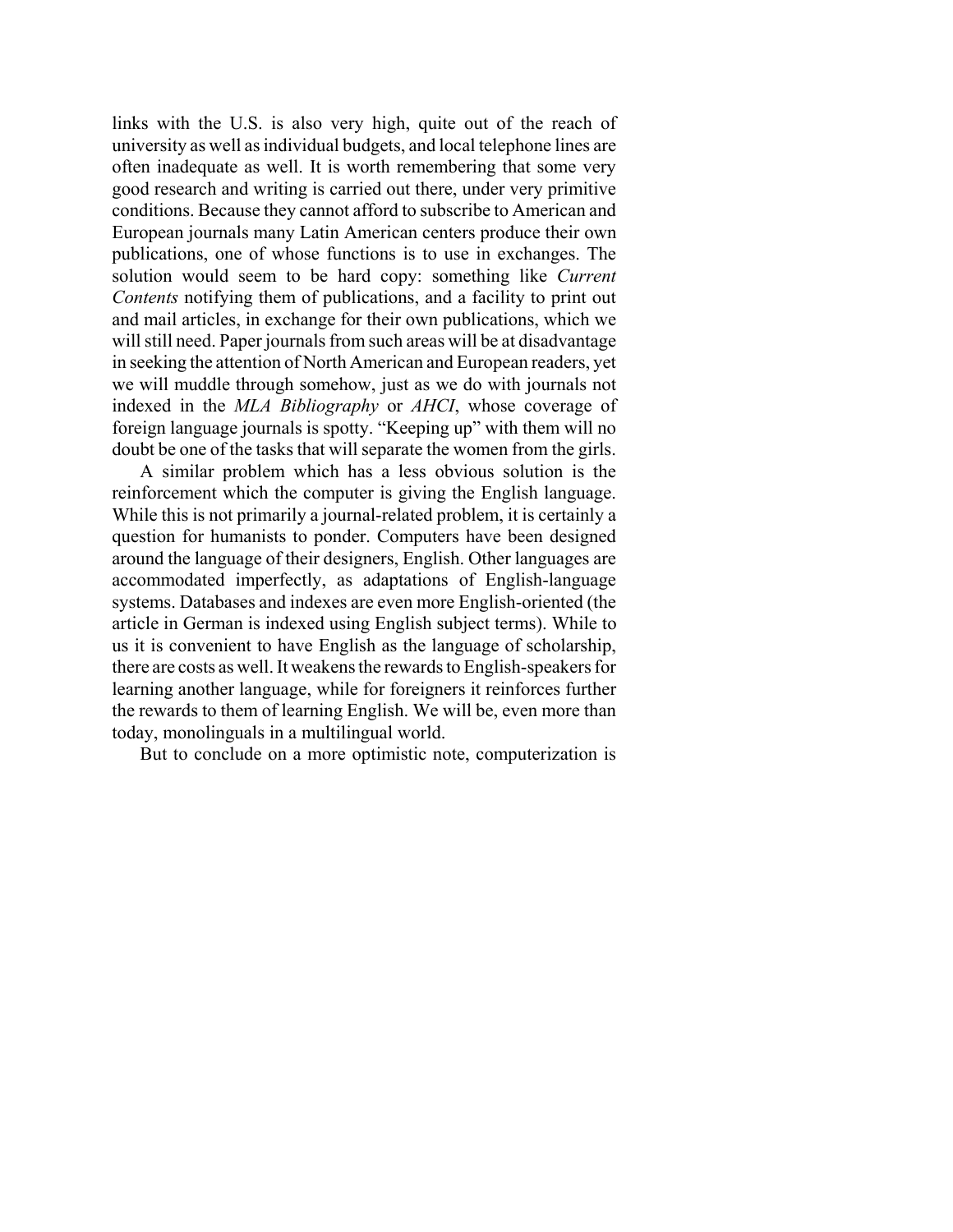having a positive effect by encouraging literacy, a counterbalance to the oral and visual pressures of the telephone and the motion picture. Computer terminals are requiring people to read and to type. Learning typing is even much more fun than before (because there are game-type programs that teach it). Among young people the skill is much more common. More people are doing more writing. This writing is becoming better: computer programs to assist writers are at a primitive level, but even attention to the principles in Strunk and White (which programs can do to an extent) is itself a big step forward. Better writing is better thinking.

Because transmission of written words is cheaper than the transmission of voice and far cheaper than moving individuals around the country, the computer meeting is going to replace some (though not all) of the functions of the academic convention. Again, this is already taking place: on-line meetings are common in some fields, chief among them the computer field itself. Such meetings have their own etiquette and protocol; as they are much less expensive they can be, if desired, much more frequent. One could have a weekly national seminar of Chaucer scholars.

Finally, humanists would do well to start thinking about the coming digitalization of our literary and historical texts. Because of the imagination and dedication of Theodore Brunner and his former student Marianne McDonald, classicists have available in computerized form all ancient Greek texts from the times of Homer up to A.D. 600. On optical recording disks (CD ROMs) they can be purchased for under \$100, $9$  and one can search through the texts in a way almost

<sup>&</sup>lt;sup>9</sup> Theodore F. Brunner, "Data Banks for the Humanities: Learning from *Thesaurus Linguae Grecae*," *Scholarly Communication*, No. 7 (Winter, 1987), pp. 1, 6-9.